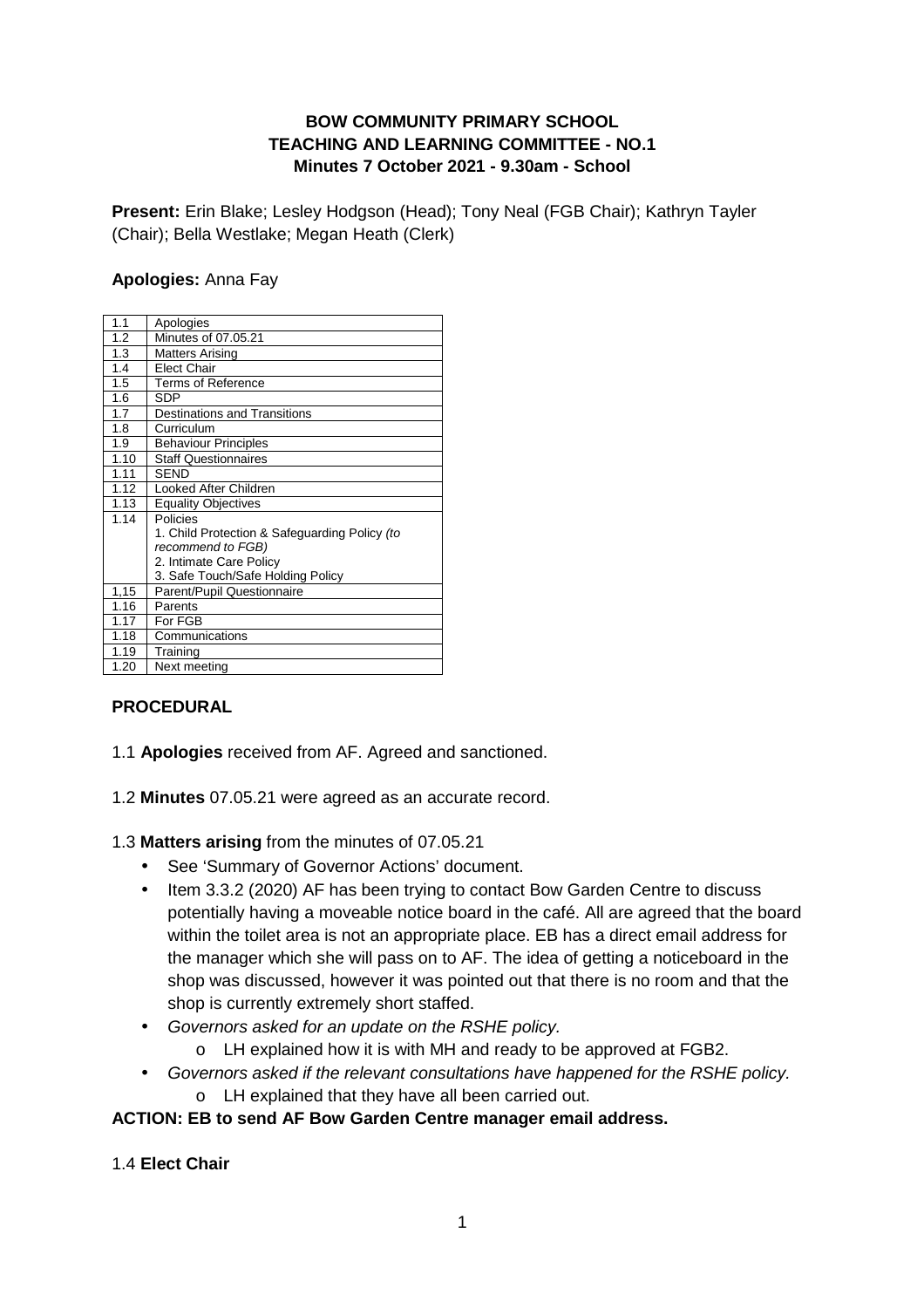- It is not good practice for EB to chair a committee as she is vice-chair of the FGB.
- KT was the only governor to volunteer to take on the role.
- KT to be chair of T&L Committee. Agreed by ALL.

### 1.5 **Terms of Reference**

- These were agreed at FGB1.
- Governors have all looked at their relevant areas and all are happy.

## **CURRICULUM AND STANDARDS**

### 1.6 **SDP**

- See documents: Literacy Data for Governors June 2021; Maths Data for Governors - June 2021; and Progress Data - Summer 2021.
- LH walked governors through the figures in the above documents.
- The school are looking for pupils to have attained 3 points of progress. This does not mean that they are at age related expectation (ARE).
- The pupils that are 1 point behind will be focused on. Pupils that are more than 1 point behind are generally SEND pupils that will not be able to achieve ARE.
- The benefits of group comprehension work were highlighted. Not being able to discuss texts in groups over lockdown has had a detrimental effect upon progress in reading comprehension.
- Governors asked how confident the school is that the targets in the SDP will be met.
	- o LH explained that it is too early to tell. Teachers are currently revisiting the basics and assessing where the pupils are.
	- $\circ$  The new routine in the school is causing disruption among pupils as they get settled in.
	- o Staff shortages are also further causing disruption.
	- o Reception pupils are presenting new difficulties with many not properly toilet trained. This is particularly difficult to manage with staff shortages.
	- o The new reception class had a ratio of 2 boys to 1 girl. This creates a different dynamic in the classroom, which is in turn changing the way they are having to be taught.
- Governors asked if the targets will get altered if they are not going to be met.
	- o LH explained that they will not be. It keeps the staff focused and it could highlight areas that need addressing.
- Governors asked if there will be another assessment before Christmas.
	- o LH explained how there will be and it is hoped that the results will be available in time for FGB4.

# 1.7 **Destinations and Transitions**

- There were 19 year 6s last year. 17 went to Queen Elizabeth's School (QE); 1 went to Chulmleigh Community College; and 1 went to St Wilfred's School.
- Transitions were unable to take place due to COVID, however virtual transitions were offered.
- 3 SEND pupils were offered a physical visit.
- QE offered a summer school for new pupils.
- The school believe all pupils are settling in well.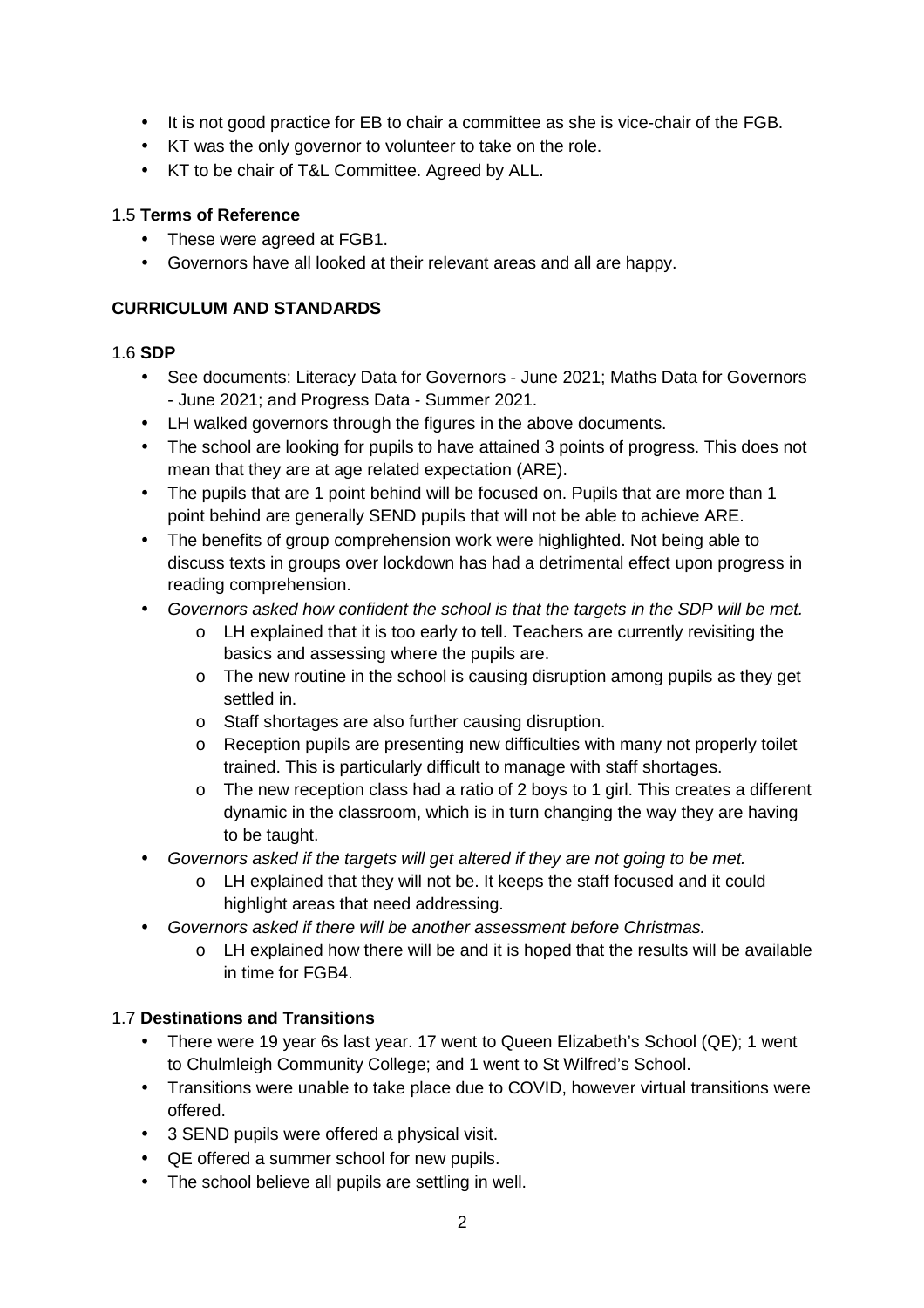- Governors asked if the school receives a report from QE as to how pupils have settled in.
	- o LH explained that we do not. However it may be worth pushing the idea as things settle in terms of COVID.
	- $\circ$  It is assumed that if there was any problems with any of the pupils that the schools would be in touch.
- It was agreed that this would be a helpful report to receive as it could highlight areas in which our pupils were lacking.
- It was acknowledged that this would be difficult for QE to organise, however it could be presented as a tick list via SIMS. It would be good to hear about the core subjects.

## 1.8 **Curriculum**

- Governors confirmed that the RSHE policy will be put on the school website.
- There is a new 'Reading Frame' available. This will have time and cost implications for teachers. The literacy lead is meant to run this, and they will coach the other teachers.
- Phonics results are good throughout the school. Sending staff on training development programmes is difficult for them due to time commitments.
- The reception Early Years Framework has changed. There is a new push on reading. This is currently non-statutory but it is expected that this will become statutory soon. AF has attended LA meetings and is aware and implementing the new changes.
- The Education Endowment Fund has some money available to schools. This is a research based foundation that is more tailored to bigger schools. The Pupil Premium report covers this. The books have been sorted out, the money received will go towards new books to plug the gaps (eg. any books covering certain phonic areas that are missing).
- DTSA has ceased and has been replaced by SWIFT. The school hopes to send all subject leaders on relevant training through SWIFT.
- AH is continuing her coaching of maths mastery to staff during staff meetings.
- The catch-up teacher is currently off sick with COVID. She is not willing to continue her role into the Spring term.

# 1.9 **Behaviour Principles**

- Our behaviour principles are the behaviour policy. The policy reflects the ethos of the school.
- Pupils all have to sign class contracts. Within these contracts is a handful of rules they are expected to follow.
- Challenging behaviours are not treated as isolated incidents.
- All staff will respond to a distressed child.
- Behaviour was very positive during a recent year 6 trip to Okehampton Castle.
- Governors asked how often behaviour is taught.
	- o LH explained how modelling is happening all the time and all children are expected to use good manners (and will be prompted if not).
	- o LH delivers regular 'bucket filling' (a behaviour analogy), assemblies.
	- o Beano awards are given out weekly to pupils who behave in a nice or kind way or 'fill people's buckets'.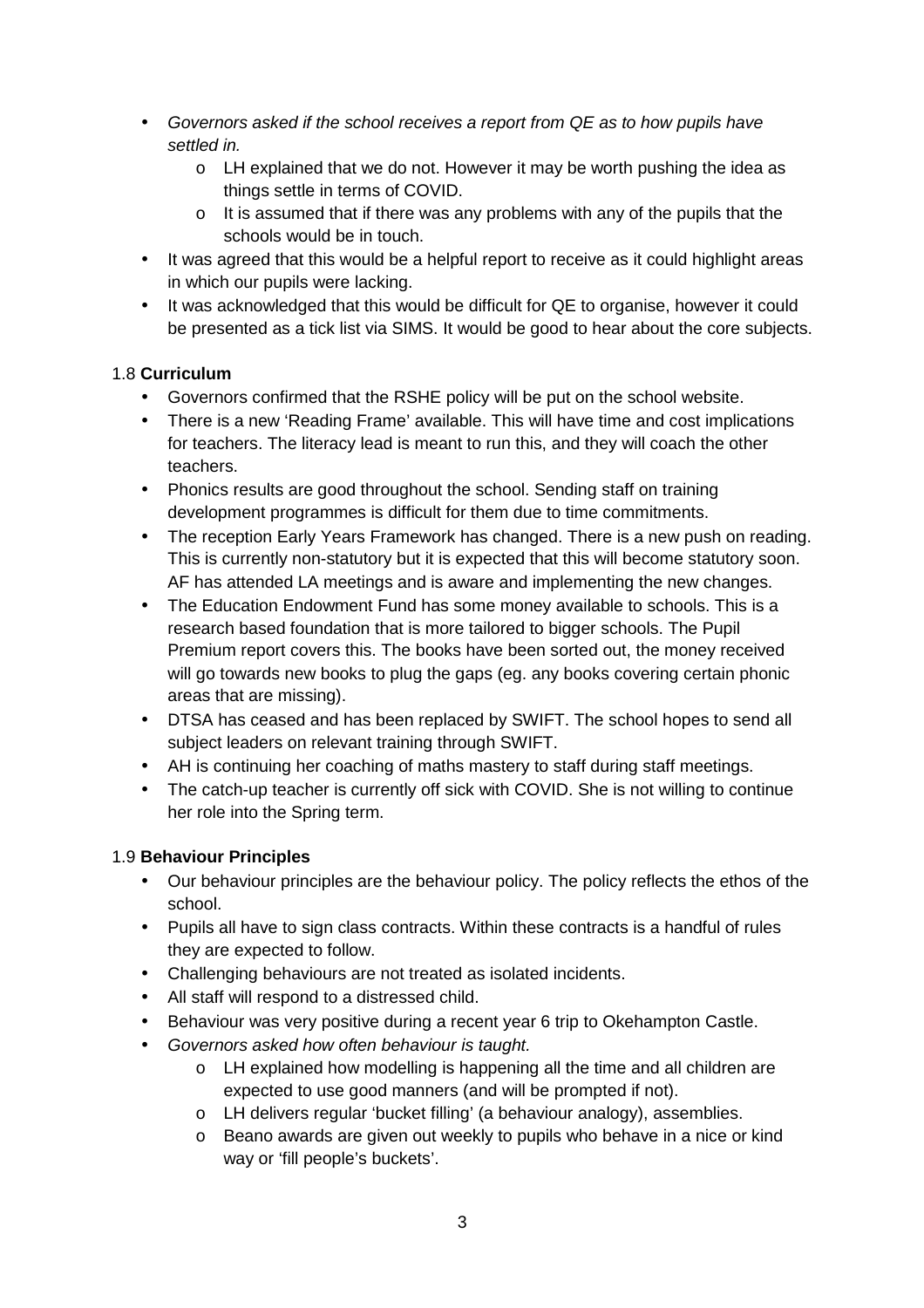- Governors asked if behaviour is still logged on CPOMS, due to governors being aware that in previous terms some incidents had been entered under a number of headings and this had caused some confusion.
	- o LH explained how it is still logged but some staff need further coaching regarding putting the correct amount of detail in these logs.

## 1.10 **Staff Questionnaires**

- There has not yet been a staff questionnaire this year.
- It was noted how staff are currently struggling with the intensity of their workload, particularly in the face of staff absences due to ill health and a shortage of TAs.
- The staff shortage at the moment is not only due to due to COVID but severe colds and other viruses. Agencies have been contacted to provide supply staff but they have no availability as all the schools in the area seem to be facing similar problems.
- Staff stress is not only due to wellbeing, there is also a lot of pressure from parents.
- Staff generally feel undervalued and overwhelmed. Some staff have threatened to leave if the situation gets worse.
- Government advice and guidelines are constantly changing.
- Governors discussed whether a questionnaire would be appropriate or whether it would add to an already stretched workload.
- Last year's questionnaire focused on wellbeing. As a result, after school wellbeing sessions were offered, however staff preferred the idea of going home rather than staying in school anymore.
- It was agreed that this year's staff questionnaire would be one question, "what would ease your workload?"
- Governors discussed the idea of running a 'parents forum' where parents would be able to air concerns to LH and governors. It was felt that this might 'lighten the load' facing individual members of staff.

### **ACTION: 1.LH to circulate the staff 'questionnaire'.**

### **2. LH and EB to set up a Parents Forum on 09.11.21 at 9.30am.**

# **INCLUSION**

# 1.11 **SEND**

- All governors have read the published SEND impact statement.
- SEND pupils have made good progress, particularly when considering the COVID situation.
- Although the level of SEND in the school is only 16%, the high level of need among these pupils remains a cause for concern, particularly the number of pupils who are severely autistic, or who have an EHCP.
- SEND interventions have now resumed.
- Governors asked how the school is managing the TA situation.
	- o LH explained how they are struggling. There is a number of TAs off sick with COVID. General TAs are being moved to cover 1:1 TAs. Some pupils cannot be left unattended. Staff numbers are rapidly decreasing due to COVID and other respiratory viruses. If the numbers reduce much more the school will have to consider closing classes as it is impossible to combine classes given the numbers involved.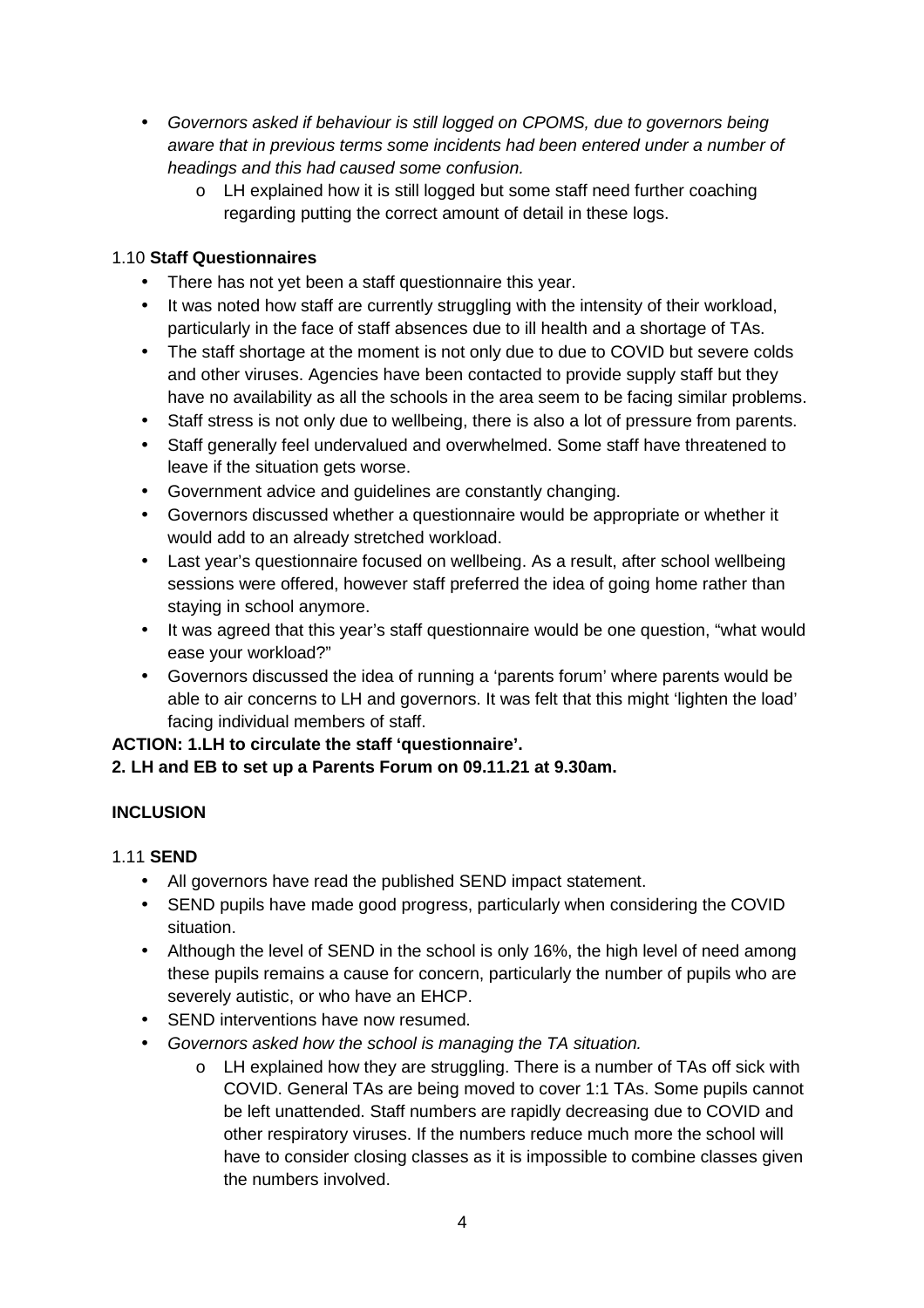- $\circ$  The school is struggling to fill TA vacancies. One vacancy has been filled by 2 current part-time TAs, now making them full time and taking away their flexibility.
- o An apprentice is being interviewed, who will become a general KS1 TA.
- Governors asked if there are consequences for the school not meeting EHCPs.
	- $\circ$  LH explained how the EHCPs will be met, just not as well as they should be.
	- o Some EHCPs do not match the child (ie. the child is either needier or not as needy as the EHCP describes).
	- o There is a pupil whose needs outweigh what we can offer, however there are no places at any of the special schools. LH contacted the LA and they offered more money, however staff cannot be recruited in the current climate.
- Governors asked if they have considered excluding this pupil.
	- o LH explained how they cannot due to it being classed as an unofficial exclusion.
	- o A meeting is to be held next week to consider future provision for this pupil as the authorities have recognised that his present situation cannot continue.
- Governors asked if they are able to agree certain exclusions.
	- o LH explained how when consulting EHCPs there is a check box about whether the school can provide adequately for the pupil. They will go back to this EHCP and respond that we do not have the capacity nor the resources to meet the needs of the child.
	- o Severe learning difficulty cannot be accommodated. Severe needs and constant supervision cannot be accommodated in the current climate due to the capacity and resources requirement.
- Governors asked about the link to admissions.
	- o LH explained how there may be certain cases where we can reject a pupil before entry.
	- o Nearly £100,000 of the schools budget goes towards EHCP pupils.
	- o LH made the point that provision is about what we can provide, and we currently cannot get staff to support more extremely vulnerable children in class.
- Governors discussed whether there is a policy available to protect us in terms of EHCP exclusions. TN will look further into this.

### **ACTION: TN to research LA exclusion policies.**

### 1.12 **Looked After Children**

• There is currently 1 look after child. They continue to make good progress.

### 1.13 **Equality Objectives**

- We are currently meeting the requirements, however we are failing in terms of SEND, for 1 child, through no fault of our own.
- EHCP referral time is improving. Interventions are carried out when possible.
- The RSHE policy is in place.
- Governors agreed to write a statement for FGB2 detailing the fact that all Equality Objectives have been examined and considered to be implemented as far as we, as a school and a Governing Body, are able to do.

### **ACTION: 1. KT to write statement regarding the equality objectives for FGB2.**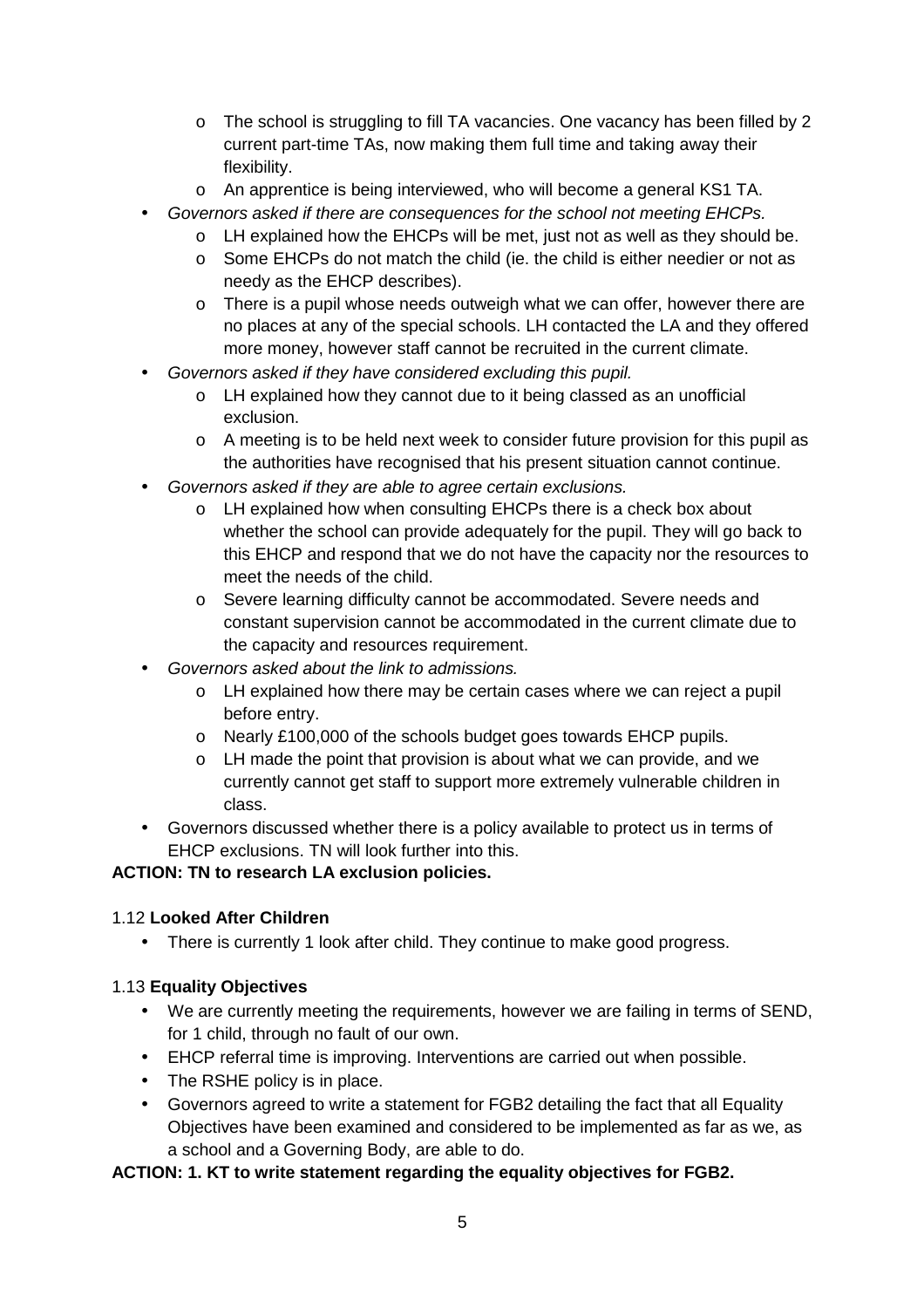## **2. TN to arrange an external review of equality with Amanda Burrows.**

#### 1.14 **Policies**

### 1.14.1 **Child Protection & Safeguarding Policy**

• Carried forward to FGB2.

#### 1.14.2 **Intimate Care Policy**

• This policy is an LA model.

#### 1.14.3 **Safe Touch/Safe Hold Policy**

- This is a policy written by the school.
- PIPS training was carried out for staff at the beginning of term. There was nothing new to add to the policy from this.

#### 1.14.2 **Intimate Care Policy;** 1.14.3 **Safe Touch/Safe Hold Policy**

• Policies proposed by KT; Seconded by EB; Agreed by ALL.

#### **COMMUNITY AND PARENTS LINKS**

#### 1.15 **Parent/Pupil Questionnaires**

Parent Questionnaire

- Last year's questionnaire focused on COVID and safety, the year before was around healthy eating.
- Governors suggested a theme around the curriculum due to this being Ofsted's focus during inspections.
- Potential questions could ask about how parents feel about the curriculum, how they feel reading at home, and how and where to access relevant information.

Pupil Questionnaire

- The School Health Education has provided questions that cover a range of topics, including: healthy eating; worries/mental health; general health; internet usage; lifestyle; and bullying. Each question answers either 'yes', 'no', or 'don't know'.
- A letter will be sent to parents prior to the roll out of this.
- The results should be available to scrutinise at T&L2.
- The results are published on the school website.
- Governors asked if pupils do the questionnaire in school.
	- o LH explained that they do.
- Governors asked if the school gets to see the results immediately due to some potentially safeguarding triggering questions.
	- $\circ$  LH explained that they do not. They will not see individual results, they will remain anonymous.
	- o Governors asked if it will immediately flag safeguarding concerns, particularly the question around violence in the home?
		- **EXECT** LH explained that it will not, however whoever is moderating the group carrying out the questionnaire does keep a subtle eye on the results as they go in case of safeguarding flags.
- Governors asked if there was any questionnaire available for KS1.